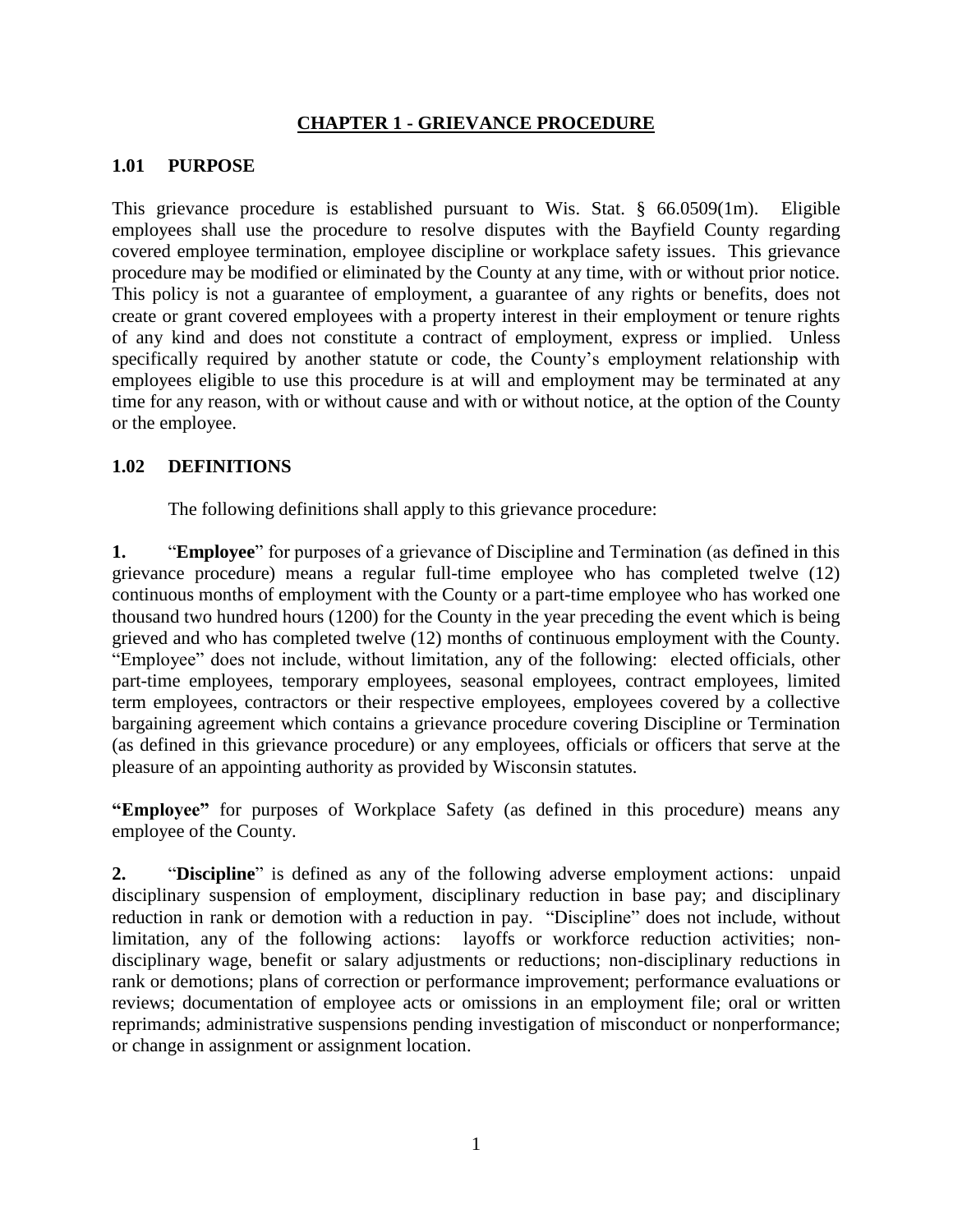**3.** "**Termination**" is defined as an involuntary separation of employment initiated by the County that is not a layoff, furlough or workforce reduction or termination arising from disability or failure to maintain the necessary qualifications or certifications for a position.

**4.** "**Working day**" means a day when the Bayfield County Courthouse is open for business.

**5.** "**Workplace safety**" means any standard established or adopted under Wis. Admin. Code Chapter Comm 32.

# **1.03 GRIEVANCE PROCEDURE FOR DISCIPLINE AND TERMINATION.**

# **A. Filing Procedure.**

# **1. Who May File A Grievance For Discipline Or Termination.**

A grievance may only be filed by the "Employee" who is the subject of the Discipline or Termination.

# **2. Initiating A Grievance; Extensions Of Time; Impact Of An Untimely Filing.**

An Employee may initiate a grievance relating to Discipline or Termination by presenting a written grievance on the form attached to this policy as Appendix A to the Office of the County Administrator within five (5) working days of the event giving rise to the grievance or the date upon which the Employee should have reasonably known the facts giving rise to the grievance. The Employee must sign and date the grievance. A grievance will not be considered filed until the employee signs the grievance and the grievance is received by the Office of the County Administrator.

The County Administrator may, in his or her sole and absolute discretion, agree to extend the time for filing a grievance for Discipline or Termination for up to an additional five (5) working days based upon receipt of a written request for an extension from the Employee prior to the expiration of the original filing deadline. An Employee's written request for an extension of time must identify the extenuating circumstances which prevent the Employee from complying with the original filing deadline. The decision of the County Administrator regarding a request for an extension of time shall be final and binding and not subject to appeal. Failure to timely file a grievance with the County Administrator within five (5) working days or any period of extension granted by the County Administrator shall constitute a waiver of the Employee's right to use the grievance procedure and an abandonment of the grievance.

# **3. Incomplete Grievance; Impact Of Failure To Provide Complete Information.**

If a timely filed grievance is missing information or is incomplete, the County Administrator shall issue a written request to the Employee identifying the information needed to complete the grievance form and proceed with the grievance procedure. The Employee shall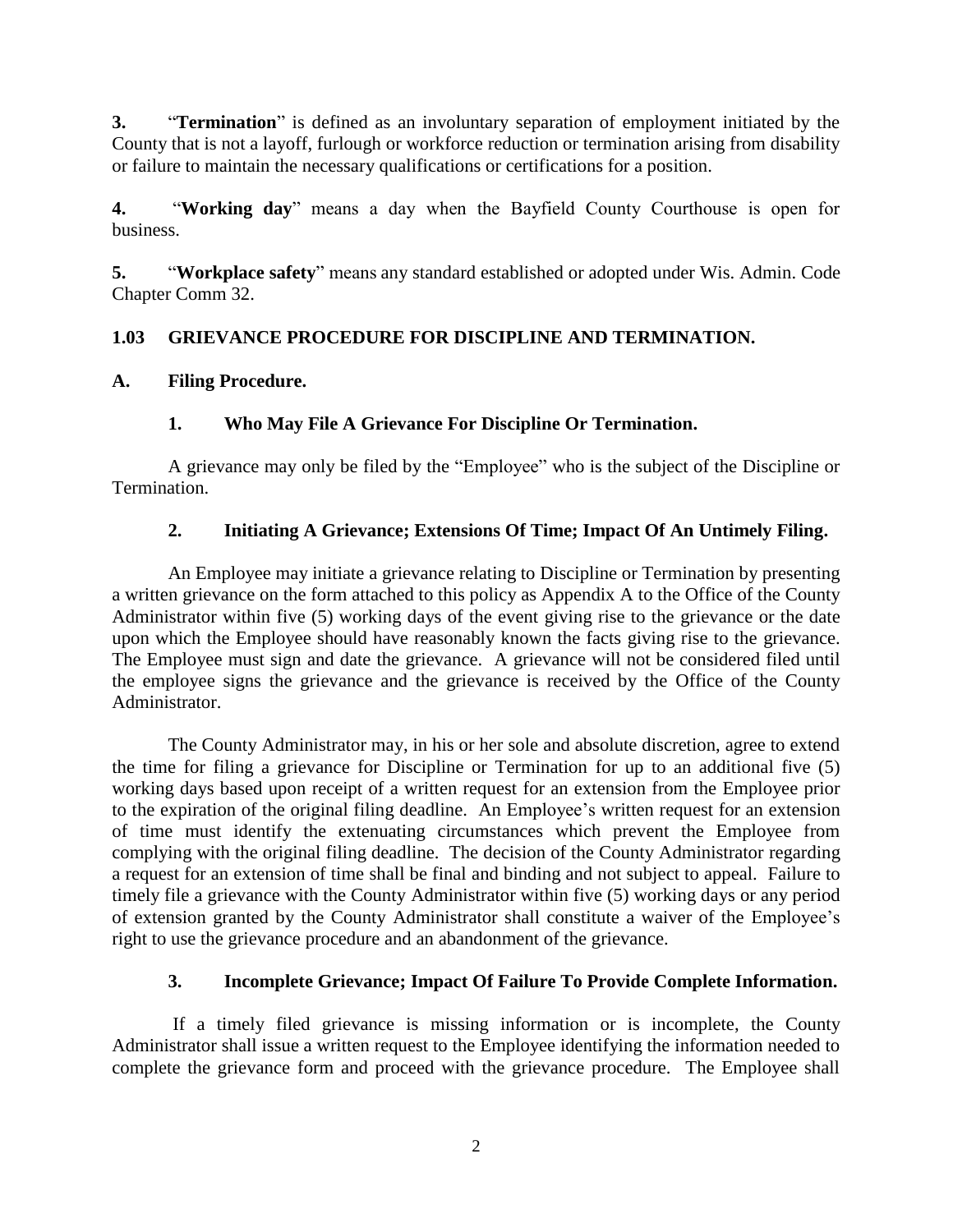have five (5) working days from receipt of the written request to provide the Office of the County Administrator with the missing information.

If the Employee timely responds, and the County Administrator finds that the information provided by the Employee is complete, the grievance shall move forward in the grievance procedure. If, upon timely receipt of a response from the Employee, the County Administrator finds that the grievance is still incomplete, the County Administrator shall refer the response to the Personnel Committee for a final decision as to whether the Employee's response is sufficient and the grievance may move forward. The decision of the Personnel Committee regarding the sufficiency of a grievance shall be final and binding and not subject to appeal. Failure of the Employee to timely provide the requested information to the County Administrator or a finding by the Personnel Committee that the Employee has failed to provide sufficient information to allow the grievance to move forward in the grievance procedure shall constitute a waiver of the right to use this grievance procedure and an abandonment of the grievance.

### **4. Grievance Verification.**

By signing the grievance, the Employee is declaring under penalty of law that the statements contained in a grievance relating to Discipline or Termination are true and correct to the Employee's knowledge and belief. Any employee who files a grievance that is false or misleading or for the purposes of intimidation, annoyance or harassment or who otherwise files a grievance in bad faith is subject to disciplinary action.

### **B. County Answer**

Upon receipt of a *timely and complete* grievance form, the County Administrator shall have five (5) working days to provide a written response to the Employee either granting the grievance or denying the grievance. In the event that the County Administrator fails to answer within five (5) working days, the grievance shall be deemed denied.

### **C. Request For Hearing.**

An Employee shall have five (5) working days from receipt of the County's Answer denying the grievance or, in the event the County does not answer, ten (10) working days from the date the grievance was filed, in which to file a written request for hearing with the Office of the County Administrator. The County Administrator may, in his or her sole and absolute discretion, agree to extend the time for requesting a hearing for up to an additional five (5) working days based upon receipt of a written request for an extension from the Employee prior to the expiration of the original filing deadline. An Employee's written request for an extension of time must identify the extenuating circumstances which prevent the Employee from complying with the original filing deadline. The decision of the County Administrator regarding a request for an extension of time shall be final and binding and not subject to appeal. Failure of the Office of County Administrator to receive a written request for hearing from the Employee within five (5) working days of the deadlines set forth above or any extension granted by the County Administrator shall constitute a waiver of the employee's right to use the grievance procedure and an abandonment of the grievance.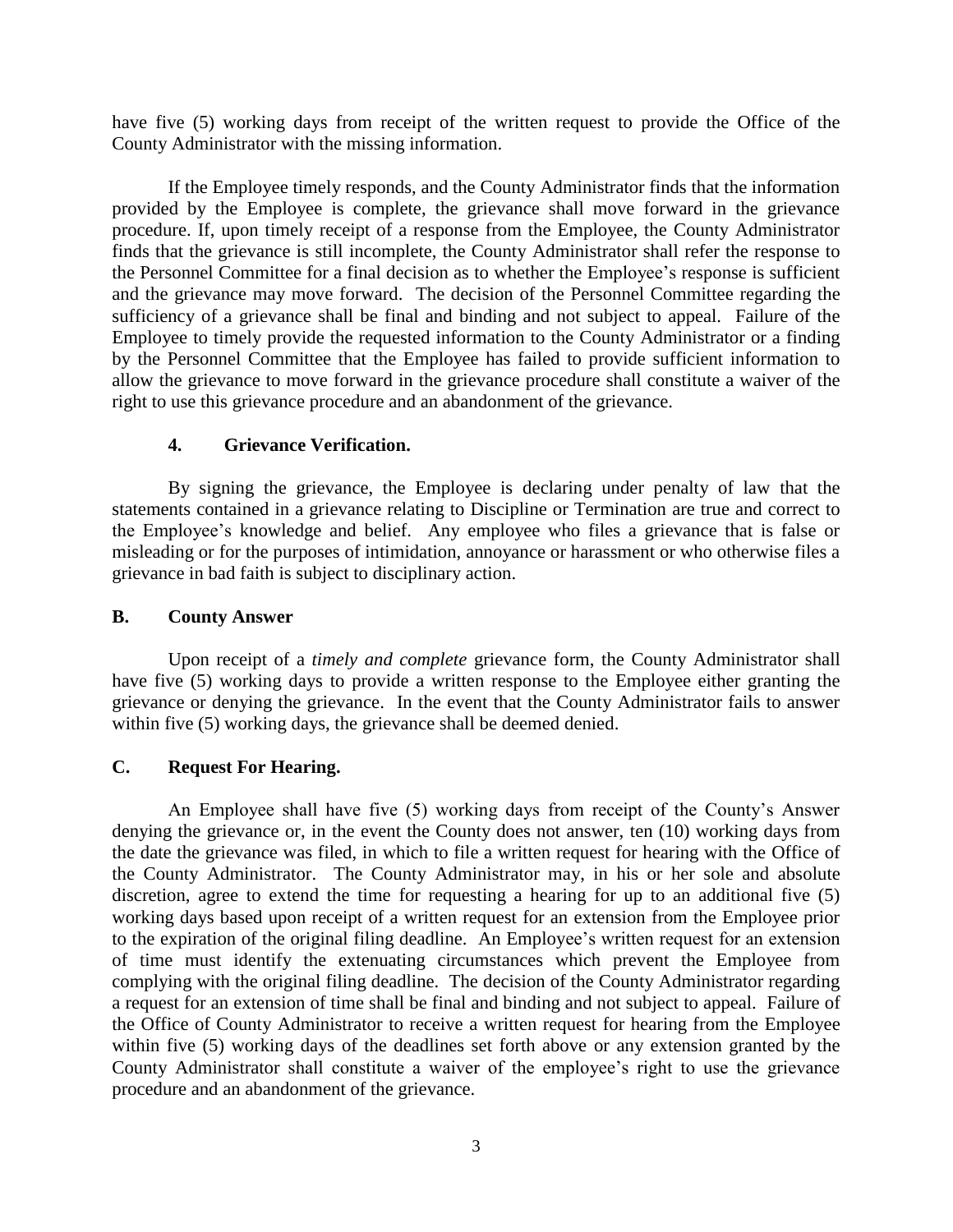## **D. Hearing Procedure.**

## **1. Selection Of An Impartial Hearing Officer.**

As soon as reasonably possible following the receipt of a timely request for hearing, the County shall appoint an Impartial Hearing Officer and provide the grievant with the name of the individual appointed. The County shall pay any cost associated with the service of the Impartial Hearing Officer unless the Impartial Hearing Officer deems that the grievance is frivolous as provided herein.

### **2. Hearing Date.**

Upon notification of his or her selection, the Impartial Hearing Officer shall schedule a hearing within a period of not less than twenty (20) working days nor greater than (40) working days. Within ten (10) working days of the date of the appointment of the Impartial Hearing Officer, the Impartial Hearing Officer shall conduct a pre-hearing conference with the Employee and the County Administrator to select a date for the hearing. Once a hearing date is scheduled, it may be adjourned only upon written motion by the Employee or the County to the Impartial Hearing Officer and a finding by the Impartial Hearing Officer that there is "good cause" for an adjournment. The decision of the Impartial Hearing Officer regarding a request for adjournment shall be final, binding and not subject to appeal.

### **3. Discovery; grievance amendment; witnesses and documents; pre-hearing statement; no mediation.**

There shall be no formal pre-hearing discovery. The Employee and the County shall exchange a list of witnesses they intend to call at the hearing and any documents and exhibits they intend to introduce at the hearing no less than ten (10) working days before the hearing.

The parties shall provide a copy of the witness list, documents and exhibits to the Impartial Hearing Officer. No witness, exhibit or document which was not identified or exchanged by a party may be introduced in the hearing absent a written finding by the Impartial Hearing Officer that there was good cause for the failure of the party to identify a witness or document within the deadline for exchanging witnesses or documents. Each party may file a pre-hearing statement of no more than two (2) type written single space pages outlining their position relative to any issues related to the grievance. The Impartial Hearing Officer may not serve as a mediator nor make any attempt to mediate the dispute. The parties will notify the Impartial Hearing Officer of any settlement of a grievance that the parties negotiate as soon as possible.

## **4. Hearing.**

**a. Recording; Closed Hearing.** The hearing before the Impartial Hearing Officer will be digitally recorded upon the request of the Employee or the County. The County shall maintain any digital recording for the period required by law. A copy of the recording shall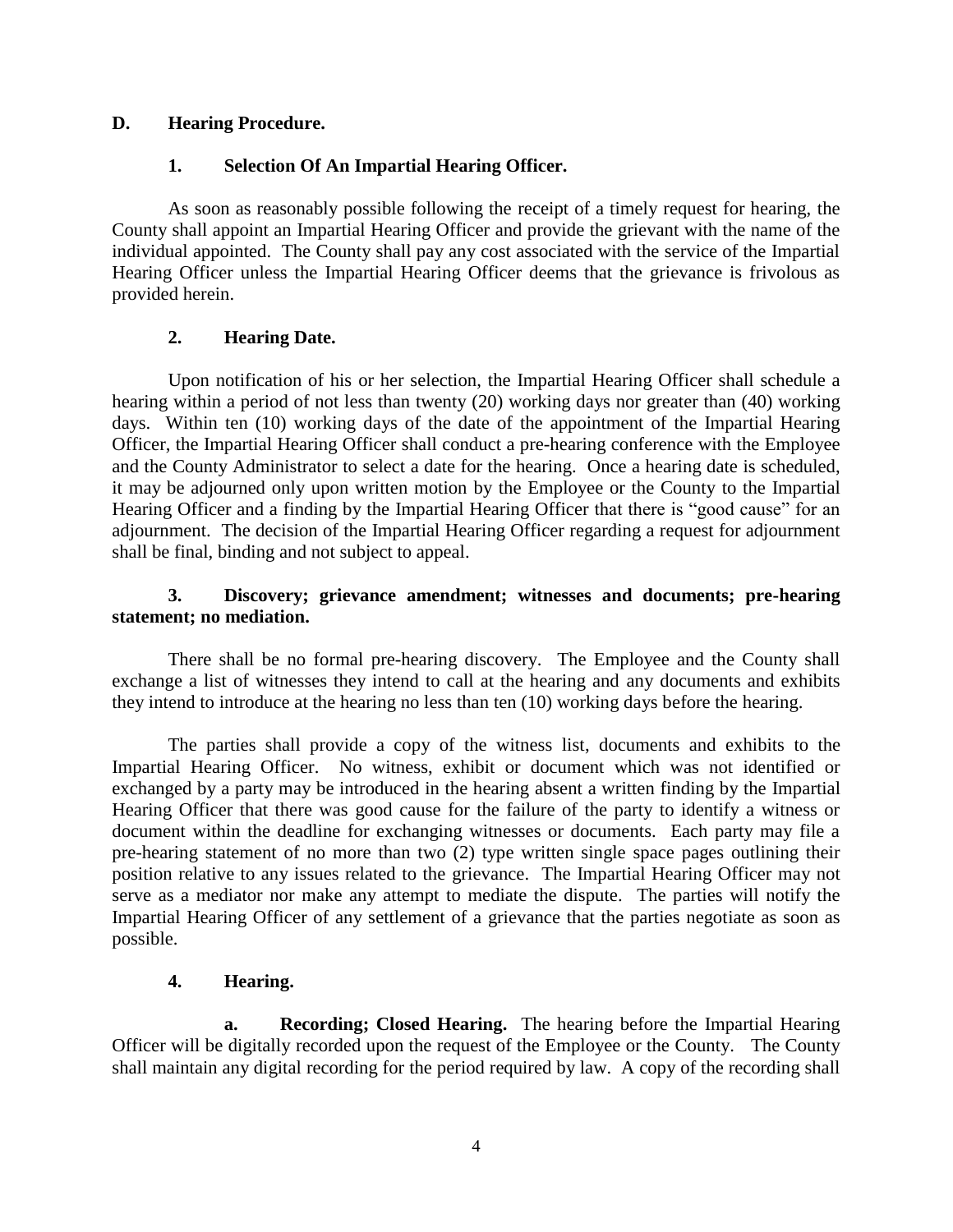be provided at no cost to the Employee, the County and the Impartial Hearing Officer. The hearing shall be closed to the public.

**b. Representation; fees and costs.** The Employee and the County may be represented by an attorney of their choice. Neither party shall be responsible for the attorneys' fees, witness fees or costs of the other.

**c. Order Of Case; Cross-Examination.** The Employee shall call witnesses and present testimony and exhibits that are relevant to the grievance. At the close of the Employee's case, the County shall call its witnesses and present testimony and exhibits that are relevant to the grievance. The parties may cross-examine witnesses presented by the other party. Cross-examination shall be limited to ten (10) minutes per witness unless extended by the Impartial Hearing Officer. The Impartial Hearing Officer may allow for opening or closing statements at the discretion of the Impartial Hearing Officer, such statements not to exceed ten (10) minutes in length.

**d. Rules of Evidence; Exclusion of evidence.** The Impartial Hearing Officer is not bound by rules of evidence and may admit all evidence that the Impartial Hearing Officer determines is relevant and may exclude immaterial, irrelevant or unduly repetitious testimony or evidence. The Impartial Hearing Officer shall recognize the rules of privilege. The Impartial Hearing Officer may not base any finding or conclusion solely on hearsay evidence.

**e. Right Of Impartial Hearing Officer To Question.** During the hearing, the Impartial Hearing Officer may ask questions as the Impartial Hearing Officer deems necessary.

**f. Close of the Hearing; No briefs.** After the Employee and the County have finished introducing evidence, the Impartial Hearing Officer shall close the hearing. The parties shall have no right to file briefs or position statements following the hearing.

## **E. Burden Of Proof; Impartial Hearing Officer's Decision; Remedies**

### **1. Burden Of Proof; Standard Of Review.**

Unless specifically required by another statute or code, the Employee bears the burden of proof to persuade the Impartial Hearing Officer by clear and convincing and satisfactory evidence that the County's decision to Discipline/Terminate the Employee did not have a rational basis. If the Employee does not meet his or her burden of proof, the Impartial Hearing Officer shall deny the grievance.

In determining whether an Employee has proved by clear, convincing and satisfactory evidence that the County's decision to Discipline/Terminate did not have a rational basis, the Impartial Hearing Officer may only consider the evidence introduced at the hearing and the weight of that evidence. The Impartial Hearing Officer may not overturn the County's decision to Discipline/Terminate based upon his or her own personal judgment or opinion regarding the matter. Moreover, the Impartial Hearing Officer may not determine a decision to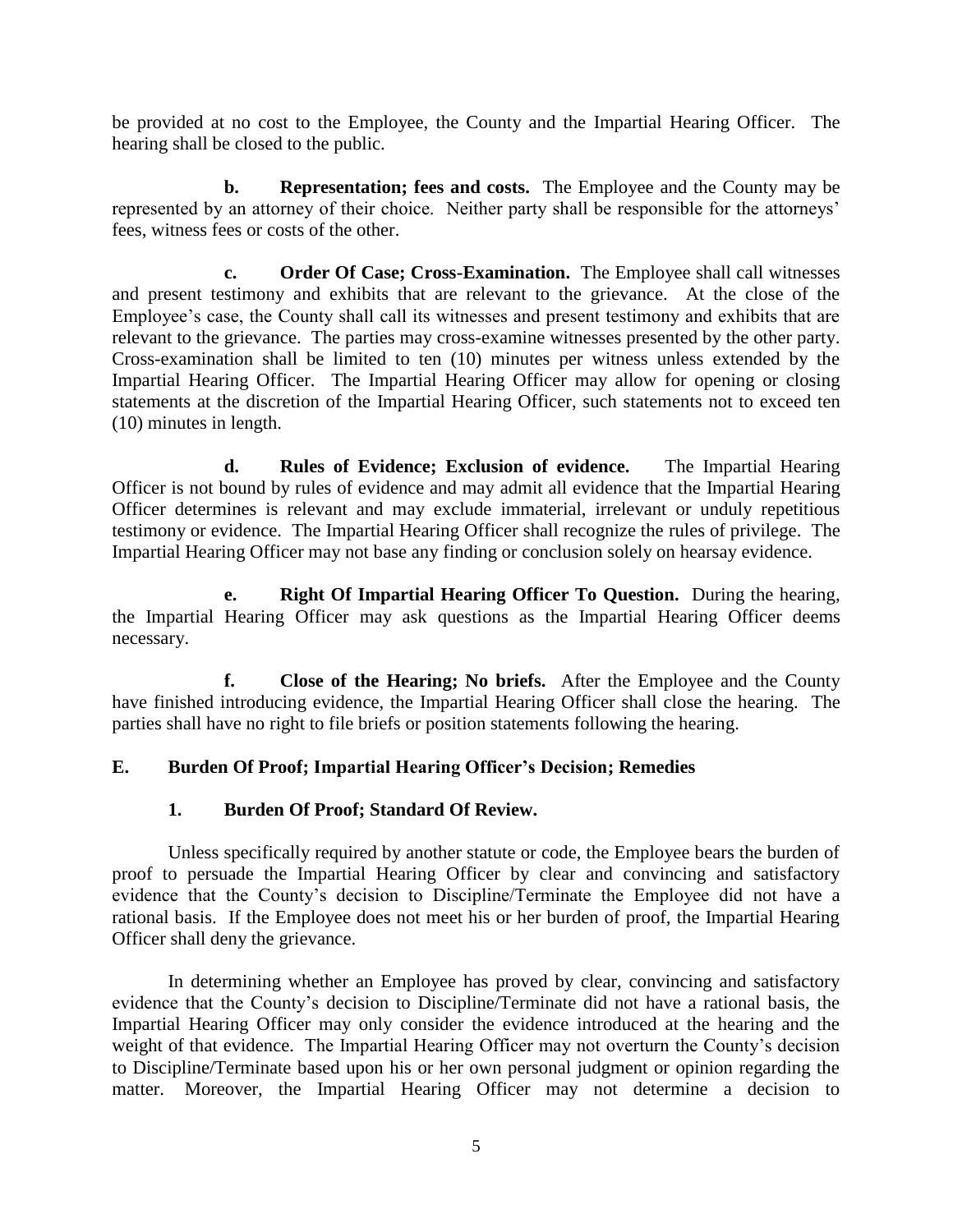Discipline/Terminate did not have a rational basis based on the County's failure to implement or follow concepts of progressive discipline or just cause, in whole or in part, in making the decision to Discipline/Terminate the Employee. Finally, the Impartial Hearing Officer must recognize all County policies, rules, procedures and regulations and may not modify or disregard the same in determining whether the County's decision to Discipline/Terminate has a rational basis.

## **2. Decision.**

Unless otherwise agreed to by the parties, the Impartial Hearing Officer shall issue a written decision within ten (10) working days of the close of the hearing. The decision of the Impartial Hearing Officer shall, at a minimum, contain a statement of issues, standard of review, findings, and a remedy for the Employee if appropriate. If the Impartial Hearing Officer sustains the grievance, in whole or in part, the Impartial Hearing Officer's decision must include a detailed explanation as to why the County's decision to Discipline/Terminate has no rational basis as well as a detailed description of the Impartial Hearing Officer's reasons for reducing or modifying the Discipline/Termination imposed by the County.

If the County has requested the Impartial Hearing Officer for a determination that the grievance is frivolous, the Impartial Hearing Officer's decision must include a ruling on the request and the reasons for granting or denying the same. If the Impartial Hearing Officer determines that the grievance is frivolous, the Impartial Hearing Officer shall require the Employee to pay for the costs of the Impartial Hearing Officer, if any.

# **3. Remedies.**

If the grievance is sustained, the Impartial Hearing Officer may only award the Employee one or more of the following remedies: (a) reinstatement; (b) a lesser adverse employment action consisting of a suspension, reduction in the length of a suspension, written reprimand or documentation of employee acts and/or omissions in an employment file; (c) back pay (including sick & vacation accrual); and (d) in the event of a reinstatement following termination, reimbursement of the County's applicable percentage of any payments made by the Employee for continuation of health insurance under the Consolidated Omnibus Budget Reconciliation Act (COBRA).

# **1.04 GRIEVANCE PROCEDURE – WORKPLACE SAFETY**

# **A. Preconditions To Filing.**

**1. Report Of An Unsafe Condition.** An employee may not file a grievance relating to a condition that the Employee believes constitutes a Workplace Safety violation (Comm 32) unless the employee has first reported the condition to the County Administrator in writing on the attached Unsafe Condition Or Hazard form, Appendix B.

**2. County Response.** Upon receiving written notice of an alleged Workplace Safety violation from an Employee in accordance with paragraph 1.04(A)(1) above, the County shall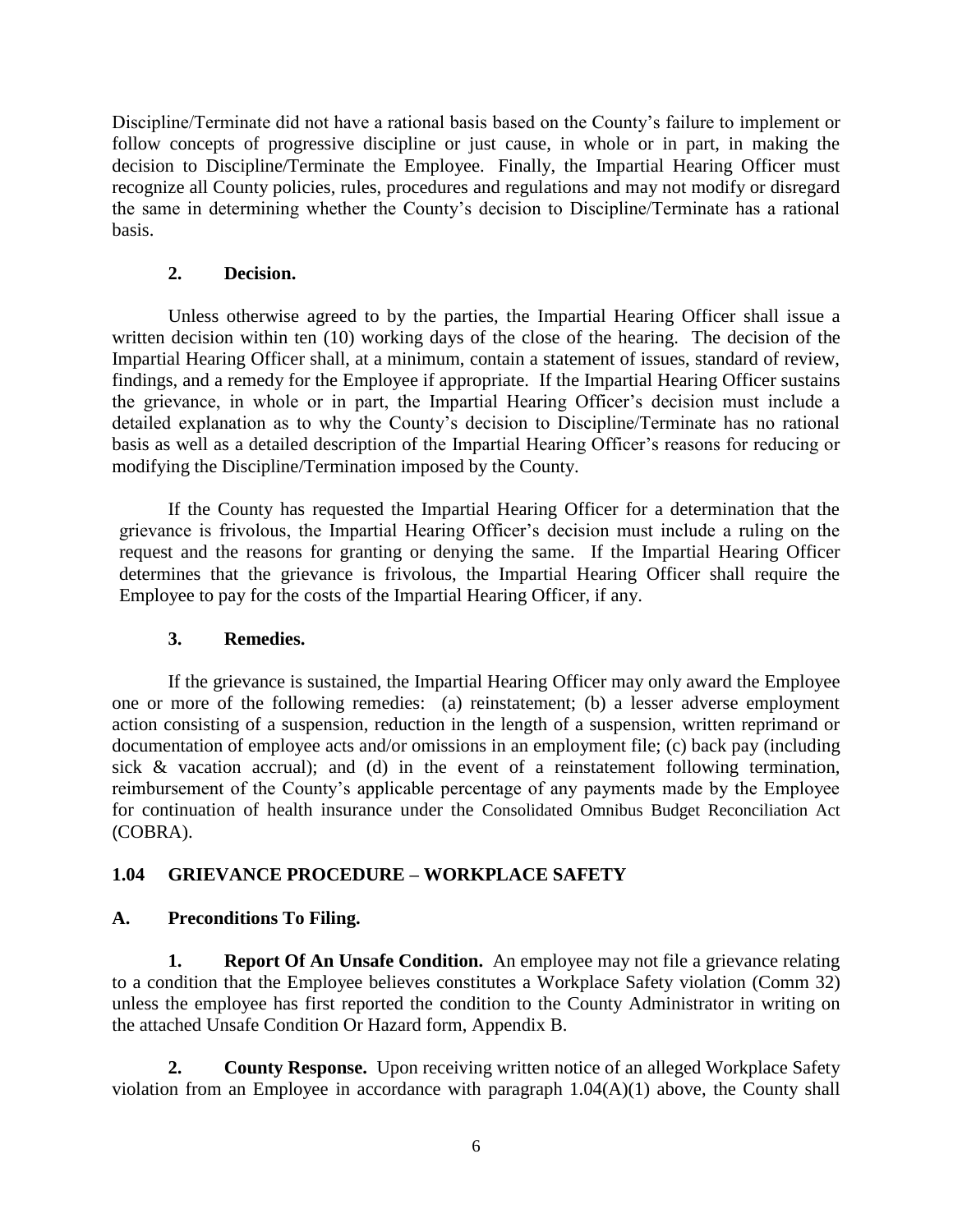have ten (10) working days to investigate the condition and advise the employee in writing that the County: (a) has determined that the condition does not constitute a Workplace Safety violation and will not be taking corrective action; or (b) is taking corrective action in accordance with law to address the condition.

**3. Grievance Filing Limitation.** If the County advises the employee in writing within ten (10) working days that it is taking corrective action to address an alleged Workplace Safety violation in accordance with law, an Employee may not initiate a Workplace Safety grievance.

**4. Dissatisfaction With The County's Corrective Action.** If, at completion of the County's corrective action, the Employee believes a Workplace Safety violation continues to exist, the Employee must submit a new Unsafe Condition or Hazard Report and follow the procedures in this paragraph prior to proceeding with a Workplace Safety grievance.

# **B. Filing Procedure.**

# **1. Who May File A Workplace Safety Grievance.**

A grievance may only be filed by an "Employee." The Employee need not be personally impacted by a condition alleged to constitute a Workplace Safety violation.

# **2. Initiating A Grievance.**

An Employee may initiate a grievance relating to Workplace Safety (Appendix C) by presenting a written grievance to the office of the County Administrator within five (5) working days of: (a) the Employee's receipt of written notice from the County that the County will not be taking corrective action with respect to an alleged Workplace Safety violation; (b) the County's failure to begin corrective action relative to a Workplace Safety violation within ten (10) working days as provided in section  $1.04(A)(2)(b)$  and (c) above; (c) the failure of the County to respond to a report of a Workplace Safety violation within ten (10) working days.

## **3. Extensions Of Time; Impact of Untimely Filing.**

The County Administrator may, in his or her sole and absolute discretion, agree to extend the time for filing a grievance up to an additional five (5) working days based upon a written request for an extension received from the Employee prior to the expiration of the five (5) working day deadline to file the grievance. Any written request for an extension of time must explain the reasons why the Employee cannot meet the grievance filing deadline. Failure to timely file a grievance with the Office of the County Administrator within five (5) working days or any period of extension granted by the County Administrator shall constitute a waiver of the right to use the grievance procedure and an abandonment of the grievance.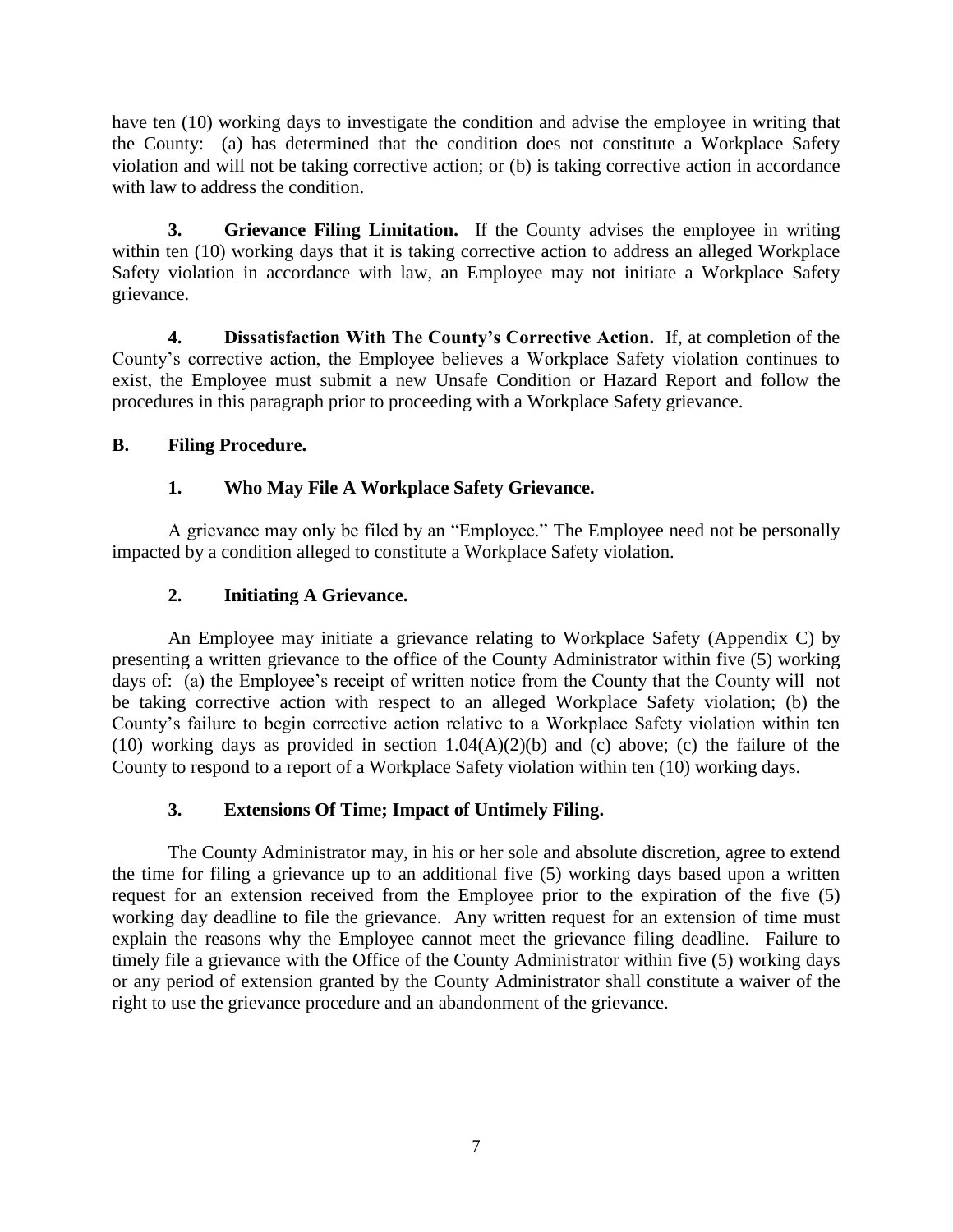#### **4. Incomplete Grievance; Impact Of Failure To Provide Complete Information.**

If a timely filed grievance is missing information or is incomplete, the Administrator shall issue a written request to the Employee identifying the information needed to complete the grievance form and proceed with the grievance procedure. The Employee shall have five (5) working days from receipt of the written request to provide the Office of the County Administrator with the missing information.

If the Employee timely responds, and the County Administrator finds that the information provided by the Employee is complete, the grievance shall move forward in the grievance procedure. If, upon timely receipt of a response from the Employee, the County Administrator finds that the grievance is still incomplete, the County Administrator shall refer the response to the Personnel Committee to determine whether the response is sufficient. The decision of the Personnel Committee shall be final and binding. Failure of the Employee to timely provide the requested information or a finding by the Personnel Committee that the Employee has failed to provide sufficient information to allow the grievance to move forward in the grievance procedure shall constitute a waiver of the right to use this grievance procedure and an abandonment of the grievance.

### **5. Grievance Verification.**

By signing the grievance, the Employee is verifying and affirming that the statements contained in a grievance relating to Workplace Safety are true and accurate to the best of the Employee's knowledge. Any employee who files a grievance that is frivolous, false or misleading, for the purposes of intimidation, annoyance or harassment or who otherwise files a grievance in bad faith is subject to disciplinary action.

## **C. County Response.**

Upon receipt of a *timely and complete* grievance form, the County Administrator shall have five (5) working days to provide a written response to the Employee either granting the grievance or denying the grievance. In the event that the County Administrator fails to respond within five (5) working days the grievance shall be deemed denied.

### **D. Request For Hearing.**

An Employee shall have five (5) working days from receipt of the County's Response denying the grievance or, in the event the County does not answer, ten (10) working days from the date the grievance was filed, in which to file a written request for hearing with the Office of the County Administrator. The County Administrator may, in his or her sole and absolute discretion, agree to extend the time for requesting a hearing for up to an additional five (5) working days based upon receipt of a written request for an extension from the Employee prior to the expiration of the original filing deadline. An Employee's written request for an extension of time must identify the extenuating circumstances which prevent the Employee from complying with the original filing deadline. The decision of the County Administrator regarding a request for an extension of time shall be final and binding and not subject to appeal. Failure of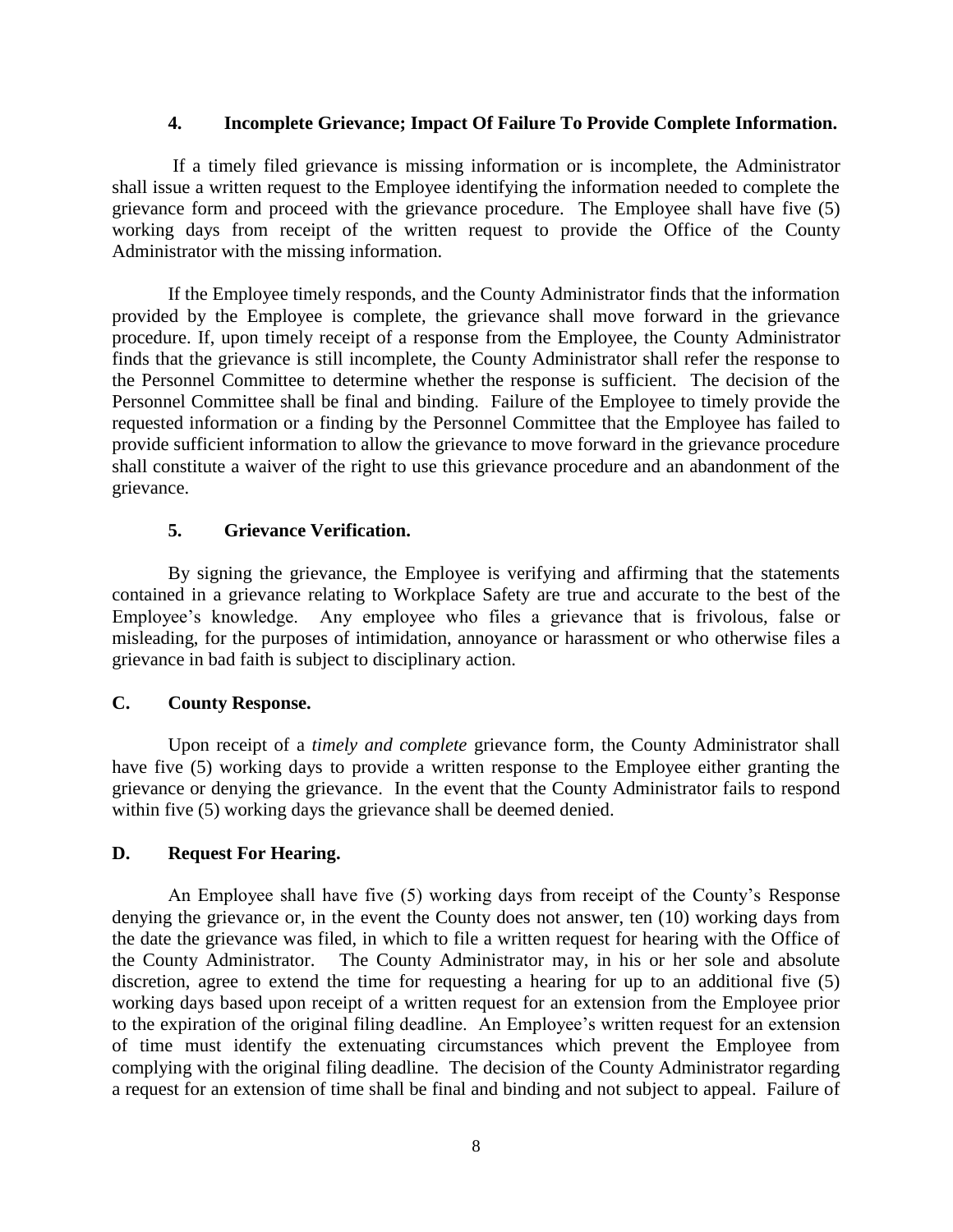the Office of County Administrator to receive a written request for hearing from the Employee within five (5) working days of the deadlines set forth above or any extension granted by the County Administrator shall constitute a waiver of the employee's right to use the grievance procedure and an abandonment of the grievance.

## **E. Hearing Procedure.**

The selection of an Impartial Hearing Officer and hearing on a Workplace Safety violation shall be conducted in accordance with the Hearing Procedure in section 1.03(D) above.

## **F. Burden Of Proof; Impartial Hearing Officer's Decision; Remedies**

# **1. Burden Of Proof; Standard Of Review.**

The County bears the burden of proving by a preponderance of the evidence that the condition identified by the Employee does not constitute a Workplace Safety violation and that no corrective action is required. If the County does not meet its burden of proof, the Impartial Hearing Officer shall grant the grievance.

## **2. Decision.**

Unless otherwise agreed to by the parties, the Impartial Hearing Officer shall issue a written decision within ten (10) working days of the close of evidence. The decision of the Impartial Hearing Officer shall, at a minimum, contain a statement of: (a) the standard of review; (b) the particular provisions of Wis. Admin. Code Chap. Comm 32 that are implicated by the Workplace Safety grievance; (c) the Impartial Hearing Officer's findings as to whether a Workplace Safety violation exists; and (d) a remedy, if any.

If the County has requested the Impartial Hearing Officer for a determination that the grievance is frivolous, the Impartial Hearing Officer's decision must include a ruling on the request and the reasons for granting or denying the request. If the Impartial Hearing Officer determines that the grievance is frivolous, the Impartial Hearing Officer shall require the Employee to pay for the costs of the Impartial Hearing Officer, if any.

## **3. Remedies.**

If the grievance is sustained, the Impartial Hearing Officer may order the County take corrective action in accordance with law to address the Workplace Safety violation. The Impartial Hearing Officer shall have no authority to require the County to take any specific corrective action or provide any specific remedy in response to the Workplace Safety violation.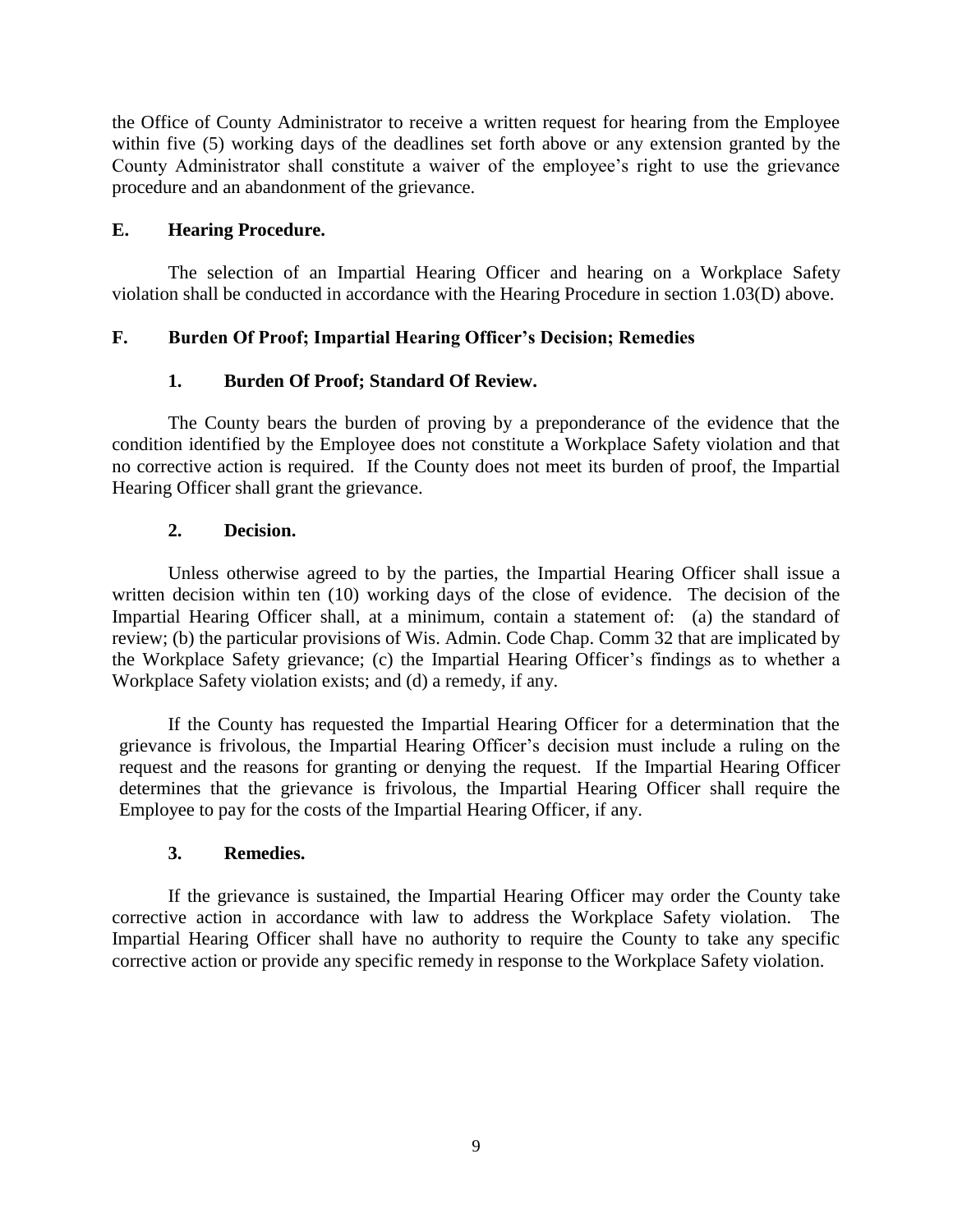### **1.05 COUNTY BOARD APPEAL OF DISCIPLINE, TERMINATION AND WORKPLACE SAFETY MATTERS**

#### **A. Who May File An Appeal.**

An appeal of the Impartial Hearing Officer's decision may be filed by the Employee or the County.

#### **B. Requesting An Appeal.**

An appeal may be initiated to the County Board by filing an appeal with the Administrator on the form attached as Appendix D within five (5) working days of the date of the Impartial Hearing Officer's decision. Failure to file a written appeal by the filing deadline will result in the waiver of the right to an appeal and the outcome of the proceedings before the hearing officer shall be final.

#### **C. County Board Appeal.**

When the County Administrator receives a timely request for appeal, the Administrator shall forward the appeal to the chair of the County Board along with a copy of hearing record inclusive of any exhibits introduced at the grievance hearing. The Chair shall schedule the appeal before the County Board for purposes of reviewing the hearing record and the Impartial Hearing Officer's decision as soon as reasonably possible. The County Board shall not take testimony, accept additional evidence, accept briefing, accept oral argument or otherwise conduct a hearing of any sort in relation to an appeal.

#### **D. Standard Of Review.**

The Board may overturn or otherwise modify the Impartial Hearing Officer's decision if the decision of the Impartial Hearing Officer is found to be clearly erroneous.

#### **E. Decision.**

The County Board shall deliver a written decision to the Employee and the County Administrator no later than ten (10) working days from the date of the County Board meeting. The written decision shall contain: (1) a statement of the issues; (2) findings along with an explanation as to why any findings differ from the Impartial Hearing Officer; and (3) a remedy, if applicable, along with an explanation as to why any remedy differs from the remedy granted by the hearing examiner.

#### **F. Remedies On Appeal; Discipline And Termination.**

The County Board may award the following remedies to the Employee on appeal in a matter involving Discipline or Termination: (a) reinstatement; (b) a lesser adverse employment action consisting of a suspension, reduction in the length of a suspension, written reprimand or documentation of employee acts and/or omissions in an employment file; (c) back pay (including